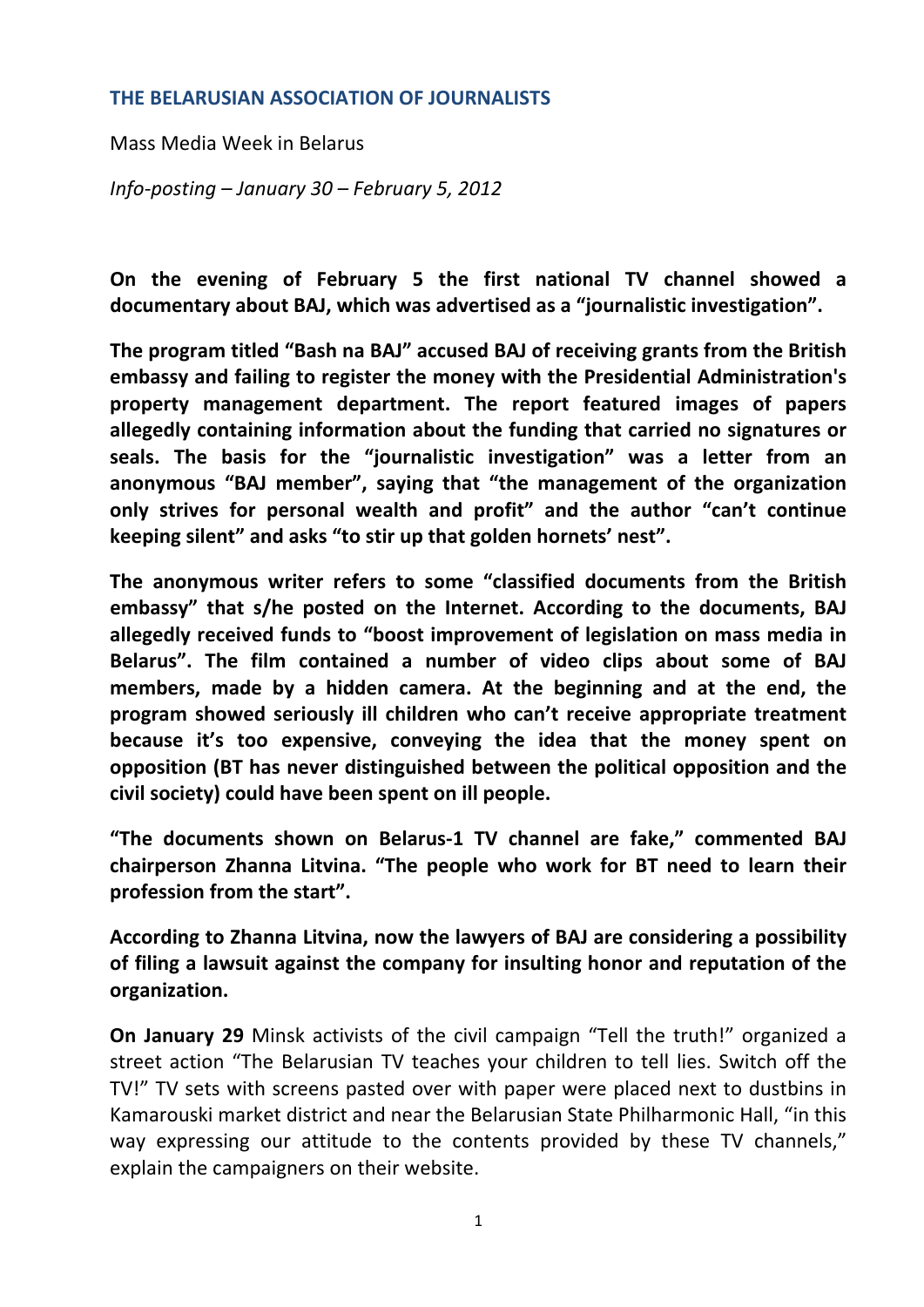**On January 30** a Hrodna‐based correspondent for Radio Racyja **Grazhyna Shalkevich** got a verbal warning about the criminal responsibility for discrediting the Republic of Belarus and insulting the President.

The journalist appeared at the KGB office accompanied by her lawyer; however, a KGB man (he didn't demonstrate his ID) insisted that she was neither an accused nor a witness, so she didn't need any representatives with her. At first she was mostly asked about the silent actions in the summer when she was once detained and fined as a participant. She refused to answer the questions, since she didn't know what information might be used later. After that her collocutor switched to the topic of journalist activities conducted without accreditation and warned about criminal liability. Shalkevich demanded to draw up a protocol on the results of the talks, which was fulfilled.

**On January 30**, when the trial over the human rights activist Aleh Vouchak was about to start (he was accused of using obscene language and waving his hands), a cameraman for *Belsat* was attacked by a man in mufti. The man didn't like that before the trial the independent journalists were taking an interview from Vouchak, so he grabbed the cameraman at the clothes and tried to pull out his camera. When other people came to the journalist's rescue, the attacker was taken aback and went away. Also, the judge Yakunchykhin forbid taking audio recording in the courtroom.

**On January 31** the Supreme Court of Belarus found dismissed the appeal against the sentence to Pavel Seviarynets, as reported by his lawyer Vadzim Mushynski.

We remind that on 16 May judge of the Zavadski District Court of Minsk sentenced Pavel Seviarynets to three years in an open-type prison facility for preparation or active participation in actions violating public order (Art. 342/1 of the Criminal Code). Seviarynets serves the sentence in the village of Kuplin (Pruzhany district, Brest region).

**On February 1** it became known that lawyers were recommended to agree their interviews to newspapers with the management of the legal advisory they work for. It was written in a letter, sent from the Belarusian Republican Bar (RKA) to all regional branches of this association. Also the letter, signed by the chairperson of the Republican Bar **Viktar Chaychyc**, said that the deputy chairs of the Boards of the RKA should be obliged to look through their lawyers' interviews and send e‐ mails about them to the RKA.

The letter says that these recommendations are connected with the problem that "very often the mass media, mostly electronic ones, publish garbled information, also through journalists' mistakes".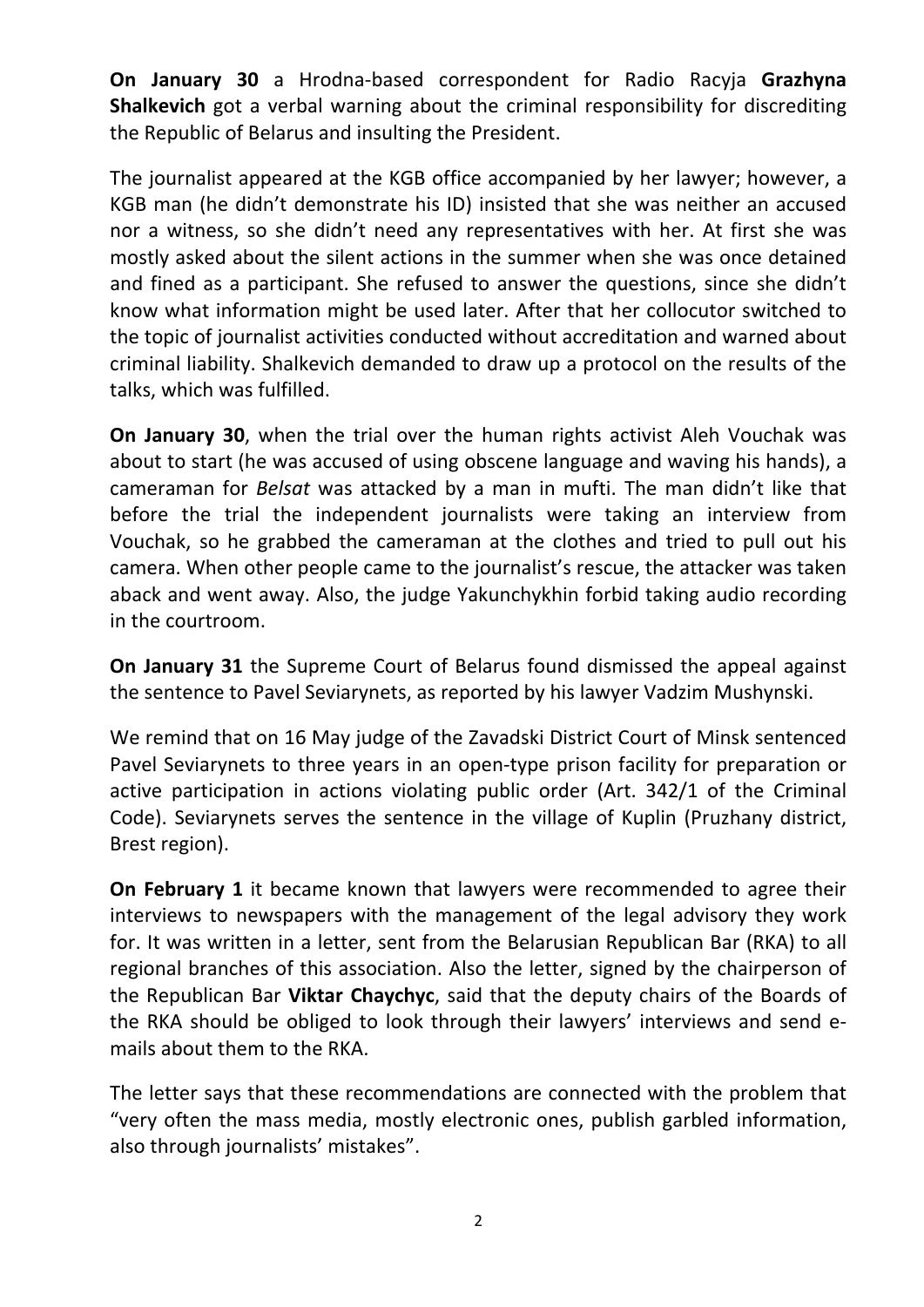The lawyer of the Belarusian Helsinki Committee **Harry Pahaniayla** said such recommendations contradict the freedom of speech, guaranteed by the Constitution. He paid attention to the fact that a lawyer is a public figure, so "any limitations on lawyers' providing information for the public can be imposed only by the professional ethics and the law."

**On February 1** Uladzislau Lobau, underage activist of the founding committee of National Bolsheviks Party, was found guilty of disorderly conduct and fined for 1 mln 50 thousand Br. According to the court decision, he took part in the street action on December 3, 2011: three young men poured noodle soup at the entrance to Belarusian TV and Radio Company, expressing their protest against its politically engaged and obviously ordered reports. Uladzislau Lobau said that he disagreed with the court's decision and was going to appeal against it. Two other activists Dzianis Sakhar and Yauhen Kontush got administrative fines a bit earlier.

**On February 1** Dzmitry Bandarenka, coordinator of the civil campaign "European Belarus", a close associate of ex‐candidate for presidency Andrey Sannikau, wrote a petition to pardon him mercy. He said this to his wife in a phone talk on February 4. Before that he had been refused an early release on parole, despite the bad health condition.

At the end of January it became known that the administration of Mahilou correctional colony No15 toughened conditions for Dzmitry Bandarenka. He was forbidden to use the crutch which he needed to walk with, and his special boots that he could put on without leaning. He was forbidden to lie during the day  $-$  he had to go out for checks and walk in line with others. He was prescribed easy types of work. Later, after he wrote the petition, some toughened conditions were withdrawn; for instance, he was given back his crutch.

*Dzmitry Bandarenka was sentenced to two‐year imprisonment in a general regime colony. Soon after the arrest in December 2010 his health deteriorated; he underwent an operation on the backbone in the 5th clinical hospital in Minsk.*

**On February 1** the Pershamayski district court of Minsk considered the appeal of **Aliaxandr Pratsko**, activist of the civil movement "For Freedom!", Homel resident. He represented his daughter, who is now imprisoned, in a lawsuit against the Belarusian TV and Radio Company. The judge **Nastassia Rahachouskaya** dismissed his appeal.

**Halina Pratsko** was detained in August 2010 on charges of human trafficking. Although she hadn't been convicted yet, she was shown in the TV program "Zone X» which said she had been engaged in the criminal business. It was a violation of the presumption of innocence towards Halina, insulting her honor and dignity. Nevertheless, the judge decided that the video wasn't insulting and dismissed the